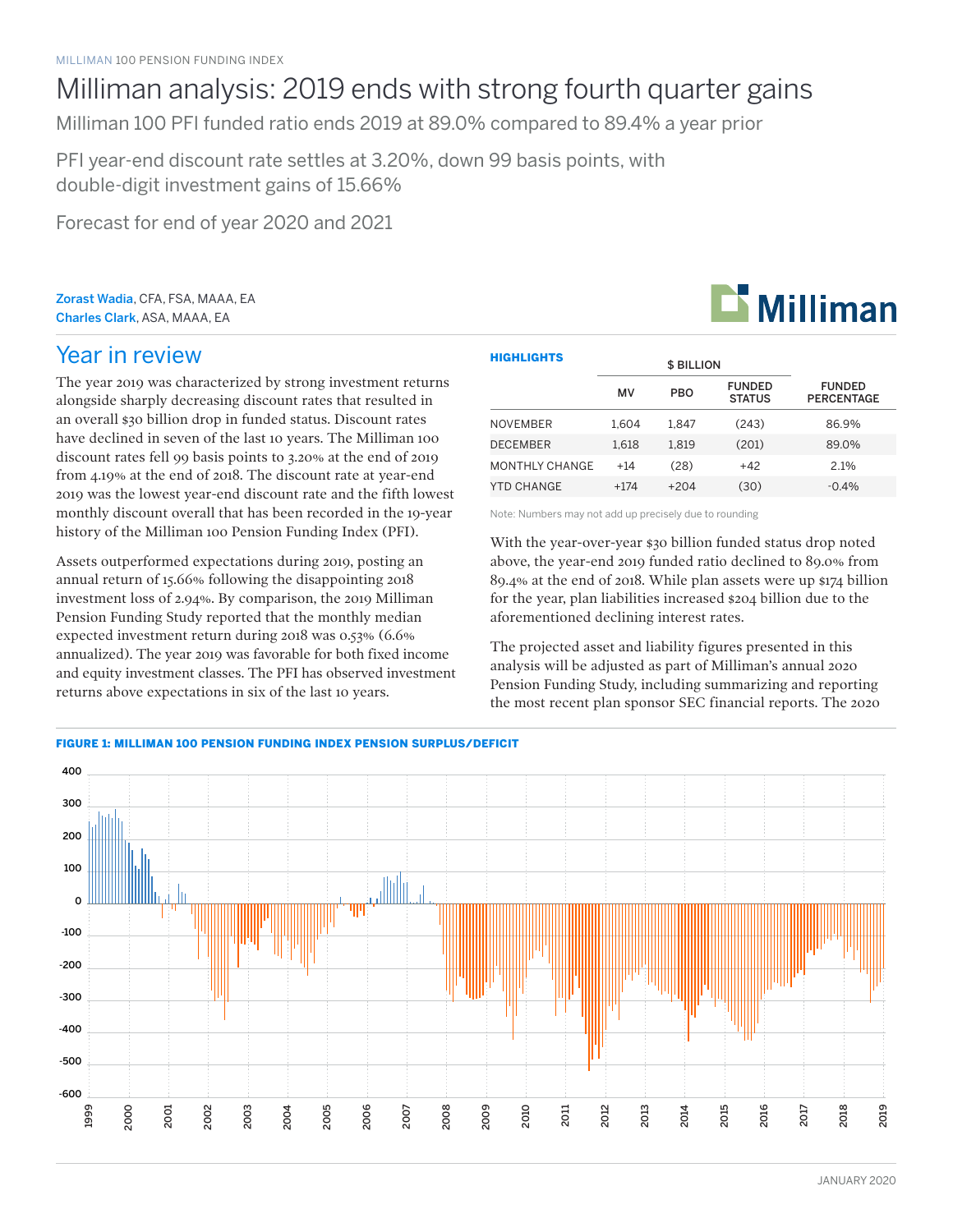

#### FIGURE 2: MILLIMAN 100 PENSION FUNDING INDEX — PENSION FUNDED RATIO

Pension Funding Study will also reflect reported pension settlement and annuity purchase activities that occurred during 2019. De-risking transactions generally result in reductions in pension funded status because the assets paid to the participants or assumed by the insurance companies as part of the risk transfer are larger than the corresponding liabilities that are extinguished from the balance sheets. To offset this decrease effect, many companies engaging in de-risking transactions make additional cash contributions to their pension plans to improve the plan's funded status.

During 2019, the cumulative investment return was 15.66% while the cumulative liability return (e.g., the projected benefit obligation [PBO] increase) was 17.35%. The \$30 billion funded status increase during 2019 resulted in a year-end funded status deficit of \$201 billion.

Taking a closer look by quarter, 2019 was off to a promising start as the investment return for the Milliman 100 plans was 6.30% in the first quarter, but discount rates sharply fell in March, eroding the funded status gains from earlier in the quarter. The resulting funded ratio was 89.7% as of March 31, 2019. Positive investment experience continued during the second quarter of 2019, but funded status declined throughout as discount rates continued their descent. The funded ratio fell to 88.4% as of June 30 in spite of a stellar six-month return of nearly 10%. The third quarter was by far the worst quarter of the year as investment returns were flat while discount rates achieved new all-time lows. The lowest discount rate ever recorded in the 19-year history of the Milliman 100 PFI of 2.95% occurred at the end of August. Funded status declined by \$64 billion during the third quarter and the funded ratio was 85.4% as of September 30. Luckily, things turned around during the fourth quarter as pension assets posted above average returns and discount rates rallied in December. December's \$14 billion increase in market value brings the Milliman 100 PFI asset value to \$1.618 trillion at year-end 2019.

The Milliman 100 PFI liability value settled at \$1.819 trillion at the end of December 2019. The funded ratio climbed to 89.0% by the end of the year, just slightly behind where it started the year at 89.4%. While investment returns were superb, the low discount rate environment exerted itself and ended up having a more dominant effect on the funding ratio during 2019.

Pension plan accounting information disclosed in the footnotes of the Milliman 100 companies' annual reports for the 2019 fiscal year is expected to be available during the first quarter of 2020 as part of the 2020 Milliman Pension Funding Study. We expect to publish our comprehensive recap in April 2020 as part of the 2020 Milliman Pension Funding Study.

## 2020-2021 Projections

If the Milliman 100 PFI companies were to achieve the expected 6.6% median asset return (as per the 2019 pension funding study), and if the current discount rate of 3.20% were maintained during years 2020 through 2021, we forecast that the funded status of the surveyed plans would increase. This would result in a projected pension deficit of \$132 billion (funded ratio of 92.7%) by the end of 2020 and a projected pension deficit of \$61 billion (funded ratio of 96.6%) by the end of 2021. For purposes of this forecast, we have assumed 2020 and 2021 aggregate annual contributions of \$50 billion.

Under an optimistic forecast with rising interest rates (reaching 3.80% by the end of 2020 and 4.40% by the end of 2021) and asset gains (10.6% annual returns), the funded ratio would climb to 104% by the end of 2020 and 121% by the end of 2021. Under a pessimistic forecast with similar interest rate and asset movements (2.60% discount rate at the end of 2020 and 2.00% by the end of 2021 and 2.6% annual returns), the funded ratio would decline to 82% by the end of 2020 and 76% by the end of 2021.